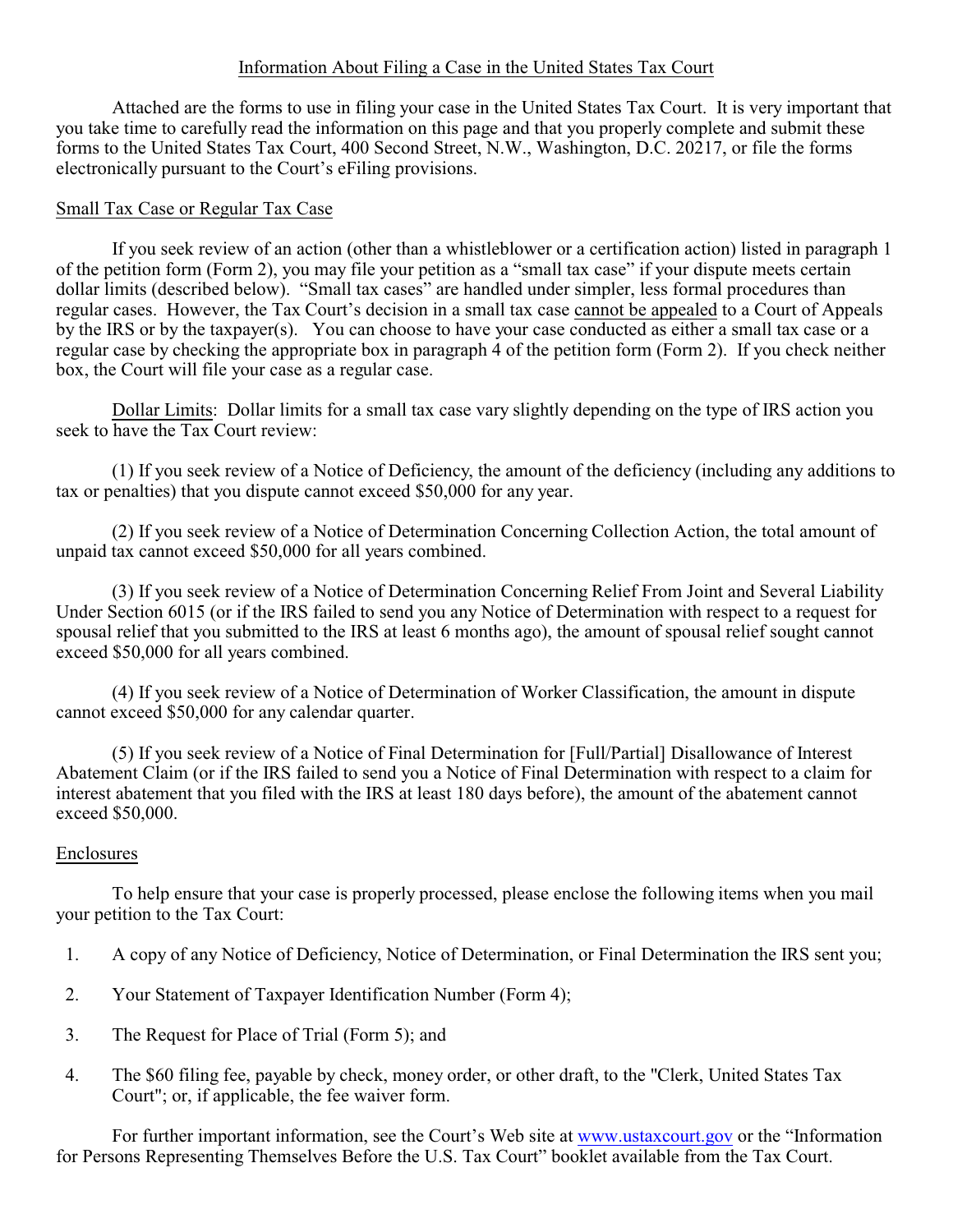|                                                                                                                                                                                                 |                                                                                                                                                                                                                        |                                                                                                                                                                                               |               |        | UNITED STATES TAX COURT<br>www.ustaxcourt.gov                                                                                                  | These forms can be filled-in and printed directly from<br>Adobe Reader. However, please be aware that the<br>information you enter on a form cannot be saved to disk<br>unless you are using the full Adobe Acrobat software suite.                                                                      |  |  |  |
|-------------------------------------------------------------------------------------------------------------------------------------------------------------------------------------------------|------------------------------------------------------------------------------------------------------------------------------------------------------------------------------------------------------------------------|-----------------------------------------------------------------------------------------------------------------------------------------------------------------------------------------------|---------------|--------|------------------------------------------------------------------------------------------------------------------------------------------------|----------------------------------------------------------------------------------------------------------------------------------------------------------------------------------------------------------------------------------------------------------------------------------------------------------|--|--|--|
|                                                                                                                                                                                                 | (FIRST)                                                                                                                                                                                                                | (MIDDLE)                                                                                                                                                                                      | (LAST)        |        |                                                                                                                                                | To begin, move your mouse pointer over the Petitioner(s)<br>name field. Your pointer will turn into a vertical beam,<br>indicating that you are over an editable field. Simply click<br>once and begin typing. Use the Tab key to move forward<br>through the form fields (Shift+Tab to move backwards). |  |  |  |
|                                                                                                                                                                                                 |                                                                                                                                                                                                                        | (PLEASE TYPE OR PRINT)                                                                                                                                                                        | Petitioner(s) |        |                                                                                                                                                |                                                                                                                                                                                                                                                                                                          |  |  |  |
|                                                                                                                                                                                                 |                                                                                                                                                                                                                        | v.                                                                                                                                                                                            |               |        | Docket No.                                                                                                                                     |                                                                                                                                                                                                                                                                                                          |  |  |  |
|                                                                                                                                                                                                 |                                                                                                                                                                                                                        | COMMISSIONER OF INTERNAL REVENUE,                                                                                                                                                             |               |        |                                                                                                                                                |                                                                                                                                                                                                                                                                                                          |  |  |  |
|                                                                                                                                                                                                 |                                                                                                                                                                                                                        |                                                                                                                                                                                               | Respondent    |        |                                                                                                                                                |                                                                                                                                                                                                                                                                                                          |  |  |  |
| <b>PETITION</b>                                                                                                                                                                                 |                                                                                                                                                                                                                        |                                                                                                                                                                                               |               |        |                                                                                                                                                |                                                                                                                                                                                                                                                                                                          |  |  |  |
|                                                                                                                                                                                                 | 1. Please check the appropriate box(es) to show which IRS ACTION(S) you dispute:                                                                                                                                       |                                                                                                                                                                                               |               |        |                                                                                                                                                |                                                                                                                                                                                                                                                                                                          |  |  |  |
|                                                                                                                                                                                                 |                                                                                                                                                                                                                        | $\Box$ Notice of Deficiency                                                                                                                                                                   |               | ⊔      | Notice of Determination Concerning Relief From Joint                                                                                           |                                                                                                                                                                                                                                                                                                          |  |  |  |
| $\Box$                                                                                                                                                                                          | Notice of Determination Concerning Collection Action                                                                                                                                                                   |                                                                                                                                                                                               |               |        | and Several Liability Under Section 6015 (or Failure of<br>IRS to Make Determination Within 6 Months After<br>Election or Request for Relief)* |                                                                                                                                                                                                                                                                                                          |  |  |  |
| $\Box$                                                                                                                                                                                          |                                                                                                                                                                                                                        | Notice of Final Determination for [Full/Partial]<br>Disallowance of Interest Abatement Claim (or Failure<br>of IRS to Make Final Determination Within 180 Days<br>After Claim for Abatement)* |               | $\Box$ | Notice of Certification of Your Seriously Delinquent<br>Federal Tax Debt to the Department of State                                            |                                                                                                                                                                                                                                                                                                          |  |  |  |
| ப                                                                                                                                                                                               |                                                                                                                                                                                                                        | Notice of Determination of Worker Classification*                                                                                                                                             |               | П      |                                                                                                                                                | Notice of Determination Under Section 7623<br>Concerning Whistleblower Action*                                                                                                                                                                                                                           |  |  |  |
| *For additional information, please see "Taxpayer Information: Starting a Case" at<br>www.ustaxcourt.gov (accessible by hyperlink from asterisks above, or in the Court's information booklet). |                                                                                                                                                                                                                        |                                                                                                                                                                                               |               |        |                                                                                                                                                |                                                                                                                                                                                                                                                                                                          |  |  |  |
|                                                                                                                                                                                                 | 2. If applicable, provide the date(s) the IRS issued the NOTICE(S) checked above and the city and State of the IRS office(s)                                                                                           |                                                                                                                                                                                               |               |        |                                                                                                                                                |                                                                                                                                                                                                                                                                                                          |  |  |  |
| issuing the NOTICE(S):                                                                                                                                                                          |                                                                                                                                                                                                                        |                                                                                                                                                                                               |               |        |                                                                                                                                                |                                                                                                                                                                                                                                                                                                          |  |  |  |
|                                                                                                                                                                                                 | 3. Provide the year(s) or period(s) for which the NOTICE(S) was/were issued:                                                                                                                                           |                                                                                                                                                                                               |               |        |                                                                                                                                                |                                                                                                                                                                                                                                                                                                          |  |  |  |
|                                                                                                                                                                                                 | 4. SELECT ONE OF THE FOLLOWING (unless your case is a whistleblower or a certification action):                                                                                                                        |                                                                                                                                                                                               |               |        |                                                                                                                                                |                                                                                                                                                                                                                                                                                                          |  |  |  |
|                                                                                                                                                                                                 | If you want your case conducted under small tax case procedures, check here:<br><b>(CHECK</b><br>$\Box$<br>If you want your case conducted under regular tax case procedures, check here:<br><b>ONE BOX)</b><br>$\Box$ |                                                                                                                                                                                               |               |        |                                                                                                                                                |                                                                                                                                                                                                                                                                                                          |  |  |  |

NOTE: A decision in a "small tax case" cannot be appealed to a Court of Appeals by the taxpayer or the IRS. If you do not check either box, the Court will file your case as a regular tax case.

5. Explain why you disagree with the IRS determination in this case (please list each point separately):

 $\overline{a}$ 

 $\overline{a}$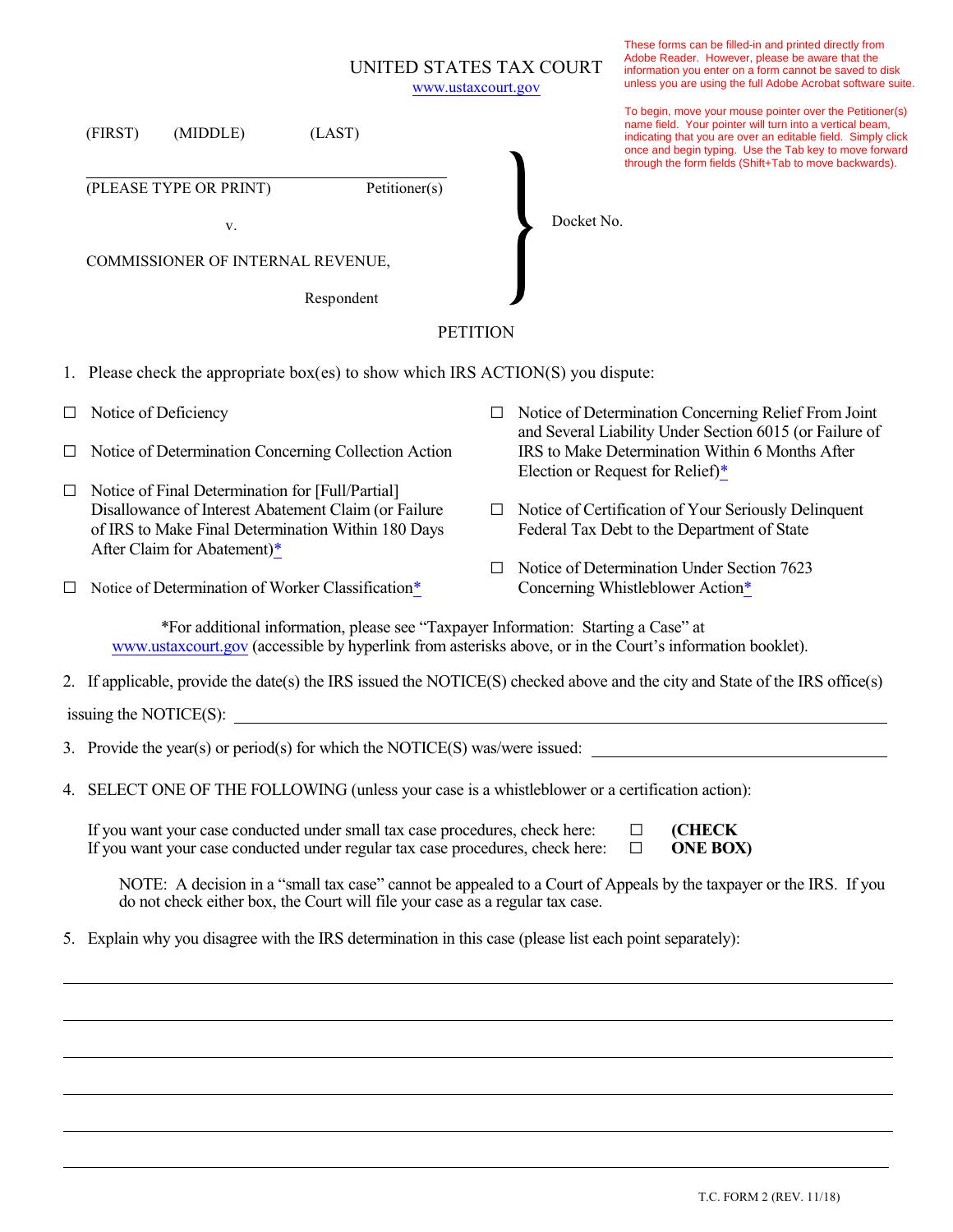6. State the facts upon which you rely (please list each point separately):

### **You may use additional pages to explain why you disagree with the IRS determination or to state additional facts. Please do not submit tax forms, receipts, or other types of evidence with this petition.**

#### ENCLOSURES:

 $\overline{a}$ 

 $\overline{a}$ 

Please check the appropriate boxes to show that you have enclosed the following items with this petition:

 $\Box$  A copy of any NOTICE(S) the IRS issued to you

 $\Box$  Statement of Taxpayer Identification Number (Form 4) (See PRIVACY NOTICE below)

 $\Box$  The Request for Place of Trial (Form 5)  $\Box$  The filing fee

PRIVACY NOTICE: Form 4 (Statement of Taxpayer Identification Number) will not be part of the Court's public files. All other documents filed with the Court, including this Petition and any IRS Notice that you enclose with this Petition, will become part of the Court's public files. To protect your privacy, you are strongly encouraged to omit or remove from this Petition, from any enclosed IRS Notice, and from any other document (other than Form 4) your taxpayer identification number (e.g., your Social Security number) and certain other confidential information as specified in the Tax Court's "Notice Regarding Privacy and Public Access to Case Files", available at [www.ustaxcourt.gov](http://www.ustaxcourt.gov/).

| <b>SIGNATURE OF PETITIONER</b>                                    | <b>DATE</b> | (AREA CODE) TELEPHONE NO.              |      |  |  |
|-------------------------------------------------------------------|-------------|----------------------------------------|------|--|--|
|                                                                   |             |                                        |      |  |  |
| <b>MAILING ADDRESS</b>                                            |             | CITY, STATE, ZIP CODE                  |      |  |  |
| State of legal residence (if different from the mailing address): |             | E-mail address (if any):               |      |  |  |
| SIGNATURE OF ADDITIONAL PETITIONER (e.g., SPOUSE) DATE            |             | (AREA CODE) TELEPHONE NO.              |      |  |  |
| <b>MAILING ADDRESS</b>                                            |             | CITY, STATE, ZIP CODE                  |      |  |  |
| State of legal residence (if different from the mailing address): |             | E-mail address (if any):               |      |  |  |
| SIGNATURE OF COUNSEL, IF RETAINED BY PETITIONER(S)                |             | NAME OF COUNSEL                        | DATE |  |  |
| TAX COURT BAR NO.                                                 |             | MAILING ADDRESS, CITY, STATE, ZIP CODE |      |  |  |
|                                                                   |             |                                        |      |  |  |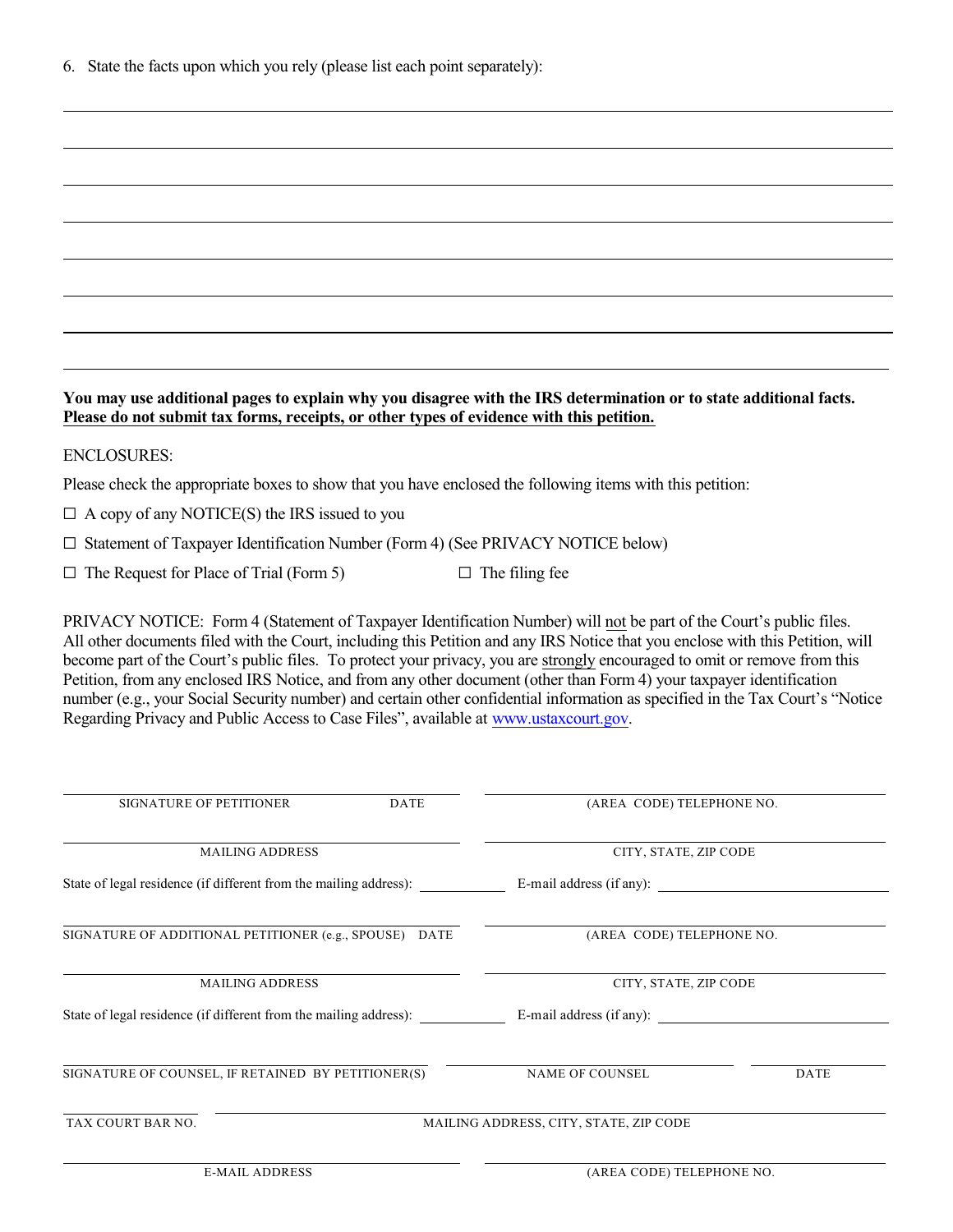#### UNITED STATES TAX COURT www.ustaxcourt.gov

Petitioner(s)

v.

Docket No.

COMMISSIONER OF INTERNAL REVENUE,

Respondent

# STATEMENT OF TAXPAYER IDENTIFICATION NUMBER

(E.g., Social Security number(s), employer identification number(s))

| Name of Petitioner                          |  |  |  |  |  |
|---------------------------------------------|--|--|--|--|--|
|                                             |  |  |  |  |  |
| Petitioner's Taxpayer Identification Number |  |  |  |  |  |
|                                             |  |  |  |  |  |
| Name of Additional Petitioner               |  |  |  |  |  |
|                                             |  |  |  |  |  |

Additional Petitioner's Taxpayer Identification Number

If either petitioner is seeking relief from joint and several liability on a joint return pursuant to Section 6015, I.R.C. 1986, and Rules 320 through 325, name of the other individual with whom petitioner filed a joint return:

Taxpayer Identification Number of the other individual, if available:

SIGNATURE OF PETITIONER OR COUNSEL DATE

 $\overline{a}$ 

 $\overline{a}$ 

 $\overline{a}$ 

 $\overline{a}$ 

SIGNATURE OF ADDITIONAL PETITIONER DATE